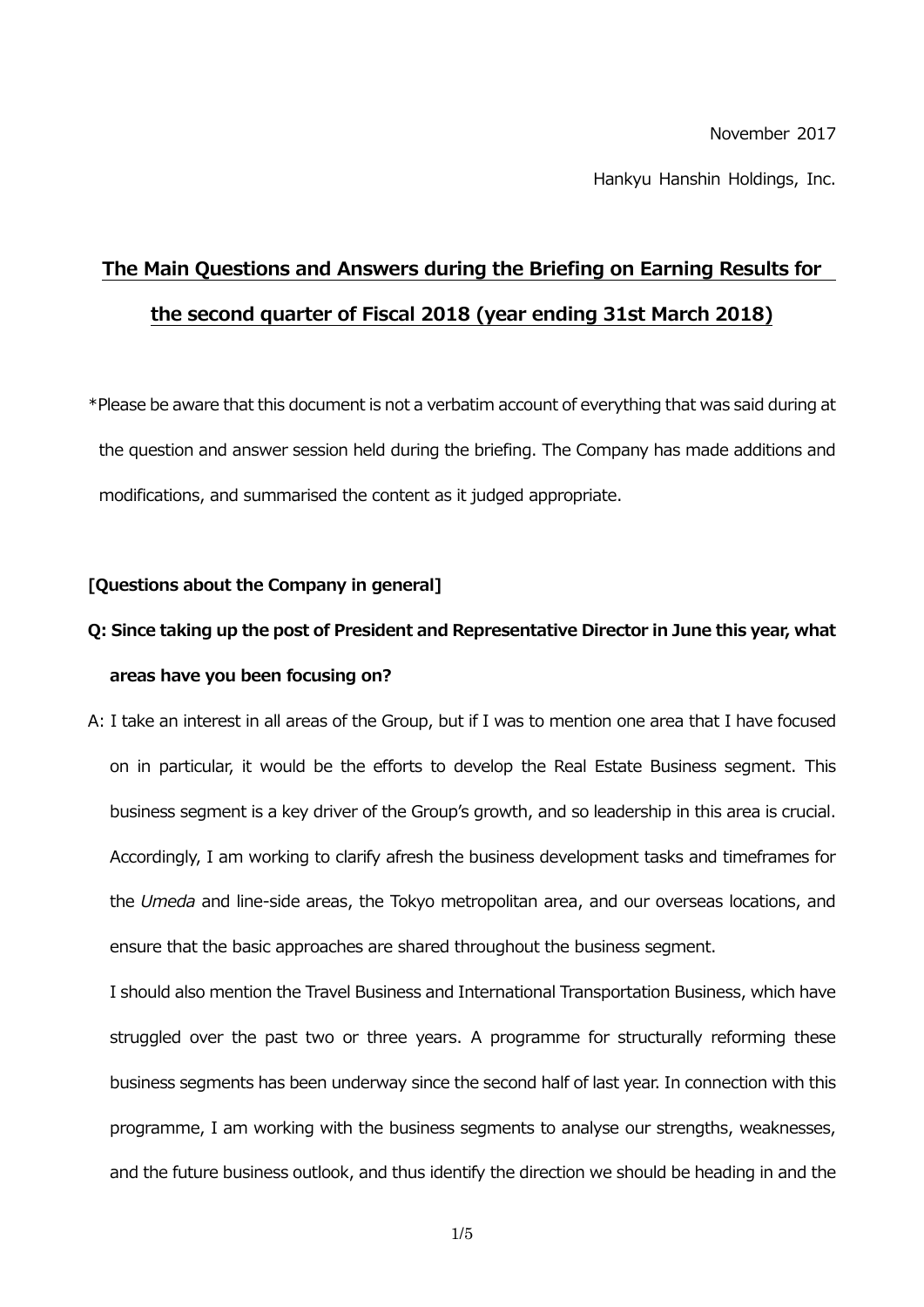challenges we should be taking on. It will take some time for this process to bear fruit, but to achieve future growth for the Group, we must bolster the operational foundations of the two business segments and increase their profitability. To this end, we are pressing on with structural reform.

### **[Questions about individual business segments]**

### **<Urban Transportation Business>**

## **Q: There have been media reports about a possible '***Itami* **Airport line'. Please tell us as much as you can about your current plans in this regard.**

A: The *Itami* Airport line is still in the conceptual phase so I cannot give you any specific details at this point in time. However, I can at least tell you the intention behind the plan.

The present indications suggest a bright future for the Kansai economy, and the biggest factor is the growing numbers of foreign visitors. To maintain this positive trend and attract even higher numbers of visitors, we need to develop a more convenient and accessible transport network—this involves airports and motorways as well as railways—and thereby make the Kansai area an even more attractive tourist destination, especially for foreign visitors. We have already released plans (together with other rail companies and local government authorities) for three similar projects—the *Naniwa Suji* line, *Naniwa Suji* rail link, and *Shin-Osaka* rail link. If we can make the *Itami* Airport line a reality alongside these projects, it will increase accessibility for tourists arriving at the three Kansai airports and also for those arriving at *Shin-Osaka* Station on the *Shinkansen* or, in the future, the Linear-Express (SCMaglev).

Improving transport networks in this way will raise the potential of the Kansai area as a whole, and this will lead to a positive outcome for us, since the *Umeda* and line-side areas represent an important revenue base for the Group. Therefore, though it will probably take years for this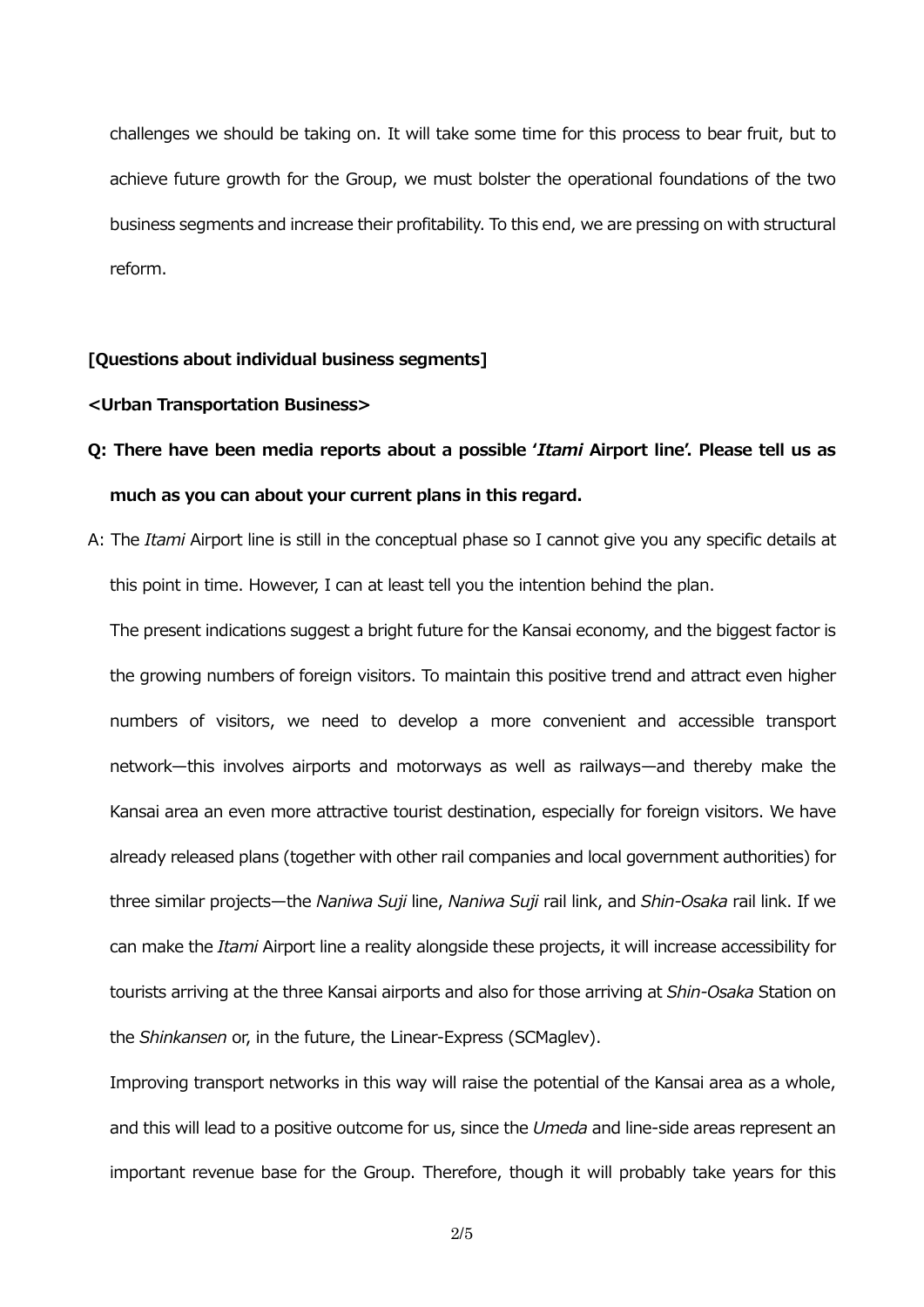process to come to fruition, we intend to start carefully laying down the essential groundwork.

#### **<Real Estate Business>**

# **Q: Office vacancy rates in the** *Umeda* **area are on the decline. What about the rent levels among your properties?**

A: Vacancy rates are low for our office real-estate in the *Umeda* area. As for rents, we have been carrying out separate negotiations with individual tenants, and some of them have agreed on a rent increase.

## **Q: How is your condominium sales business going, and what is its future outlook?**

A: Until the end of fiscal 2016, almost all of our condominium properties sold relatively well. In the previous year, however, there were some properties that sold a little less well because of their location or other factors. Also, the procurement environment has grown tougher with increases in land and material prices, and this has made it hard to achieve the same gross margin levels as previous years. To deal with such circumstances, we have for many years followed a flexible procurement policy in which we avoid overemphasising numerical targets and instead adjust the supply level flexibly in accordance with market condition. Because we are focusing on each property's profitability and being much more selective in acquiring new properties, you should expect to see some fluctuation in the annual number of condominium units sold and profit margins.

As for the future direction, our experience in condominium sales has given us a considerable degree of know-how. We will draw on this know-how to size up the market conditions and risks and work towards achieving a commensurate revenue/profit level.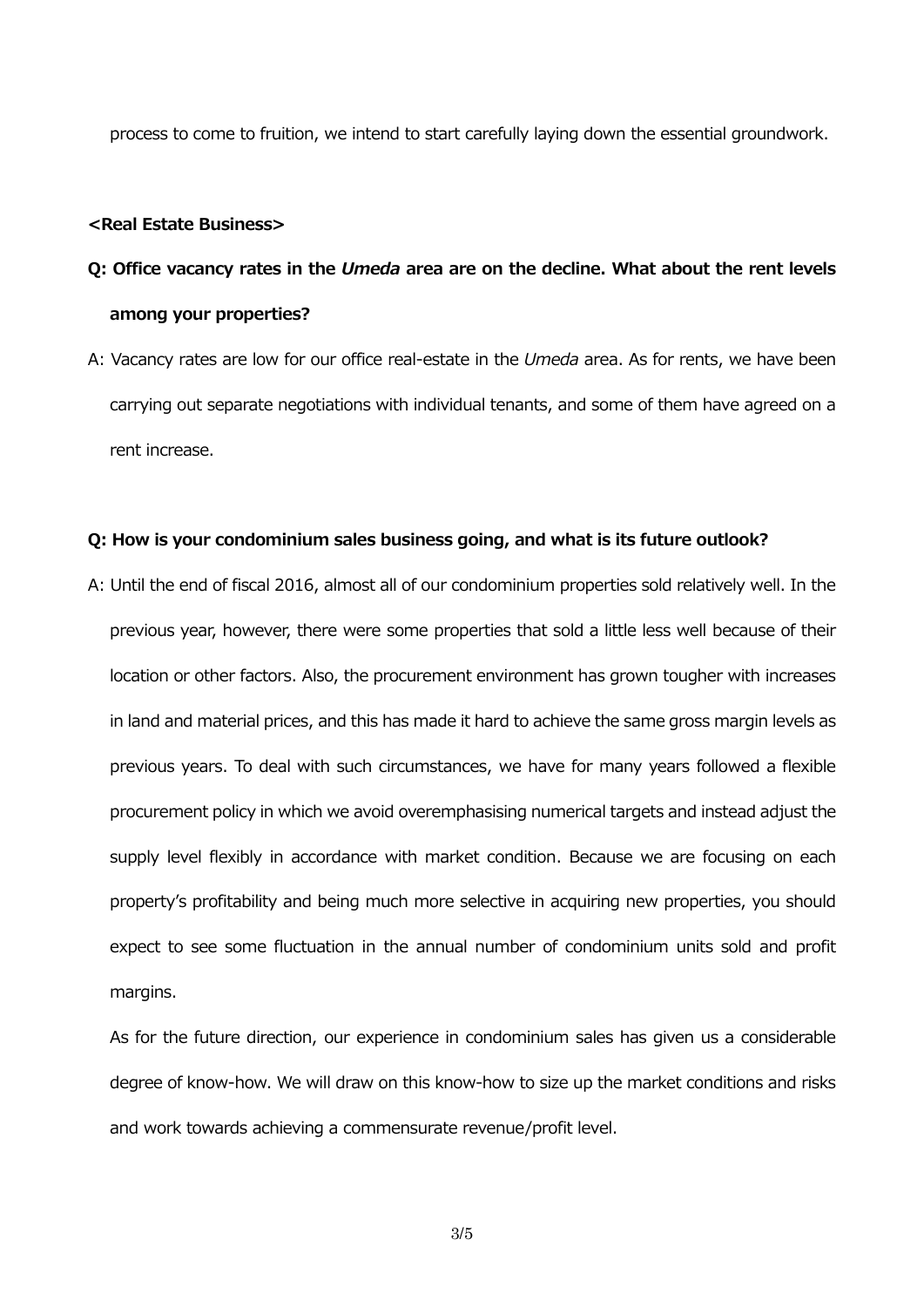**<Travel Business>**

- **Q: You intend to structurally reform the Travel Business segment. Could you tell us about the basic direction and timeframe for this structural reform programme? Also, according to full-year forecasts, the figure for operating income, excluding first half results, is expected to be much lower than the same period last year. Does this decline reflect the expenses associated with the structural reform programme? If so, does this indicate the income levels you expect to see while the programme is underway?**
- A: The programme to structurally reform the Travel Business segment has two main objectives. The first is to make our core brand travel packages more competitive, and the second is to establish a second pillar alongside core brand packages. Regarding the first objective, our core brand travel packages have been a key revenue pillar for many years. Packages to European destinations has been a particular forte, but in view of recent trends in the business environment, we are working to strengthen our packages to other destinations. At the same time, we are looking to win new customers by strengthening our specialised products (such as cruises and hiking tours in Japan and overseas) and individual-oriented products. In conjunction with these efforts, we are reviewing the cost structure for advertising and other expenses. As for the second objective—to establish a second pillar—to achieve this, there are two key actions to take: first, in light of the growing numbers of foreign visitors to Japan, we must strengthen our efforts to capture the international travel market; second, we must expand group travel and business travel services, from which we can expect a steady revenue.

While I said we are going to take business in a new direction, as to the specific directions and approaches, each of the businesses within the segment will try out various strategies and review the results so that we can gradually pinpoint the potential growth areas. This trial-and-improvement process will require forward investments, and as such, it may impact the